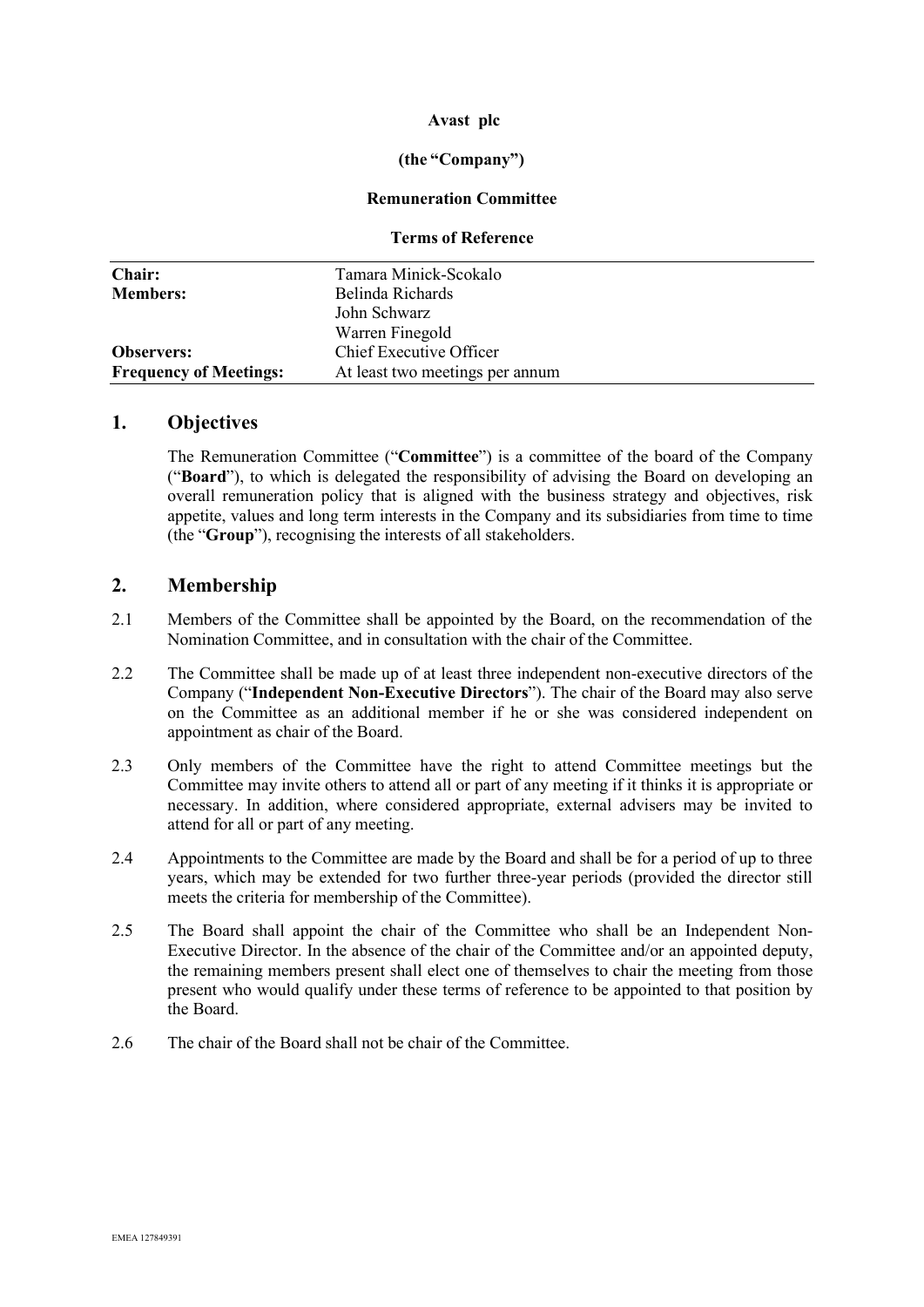## **3. Secretary**

The Company Secretary or their nominee shall act as the secretary of the Committee and will ensure that the Committee receives information and papers in a timely manner to enable full and proper consideration to be given to the issues.

## **4. Quorum**

- 4.1 The quorum necessary for the transaction of business shall be two. A duly convened meeting of the Committee at which a quorum is present shall be competent to exercise all or any of the authorities, powers and discretions vested in or exercisable by the Committee. A member of the Committee shall not be counted in the quorum where decisions are to be made or discussions are to take place concerning such member's remuneration. All reasonable efforts shall be made to give notice of meetings of the Committee to all members and invitees and to arrange such meetings so that all members and invitees are able to attend.
- 4.2 Meetings of the Committee may be held telephonically or by any other means whereby the participants are able to communicate effectively with each other.

# **5. Frequency of Meetings**

The Committee shall meet at least twice a year and at such other times as the chair of the Committee shall require.

## **6. Notice of Meetings**

- 6.1 Meetings of the Committee shall be called by the secretary of the Committee at the request of any of its members.
- 6.2 Unless otherwise agreed and except where a situation of urgency otherwise requires, wherever practicable, notice of each meeting confirming the venue, time and date together with an agenda of items to be discussed, shall be communicated to each member of the Committee, any other person required to attend and all other Independent Non-Executive Directors, no later than two working days before the date of the meeting. Supporting papers shall, wherever practicable, be provided to Committee members and to other attendees as appropriate, at the same time.

# **7. Minutes of Meetings**

7.1 The secretary of the Committee shall minute the proceedings and resolutions of all Committee

meetings, including the names of those present and in attendance.

- 7.2 The secretary of the Committee shall ascertain, at the beginning of each meeting, the existence of any conflicts of interest and minute them accordingly.
- 7.3 Draft minutes of Committee meetings shall be circulated promptly to all members of the Committee. Once approved, minutes should be circulated to all other members of the Board unless in the opinion of the chair of the Committee it would be inappropriate to do so.

# **8. Annual General Meeting**

The chair of the Committee should attend the annual general meeting prepared to respond to any shareholder questions on the Committee's activities.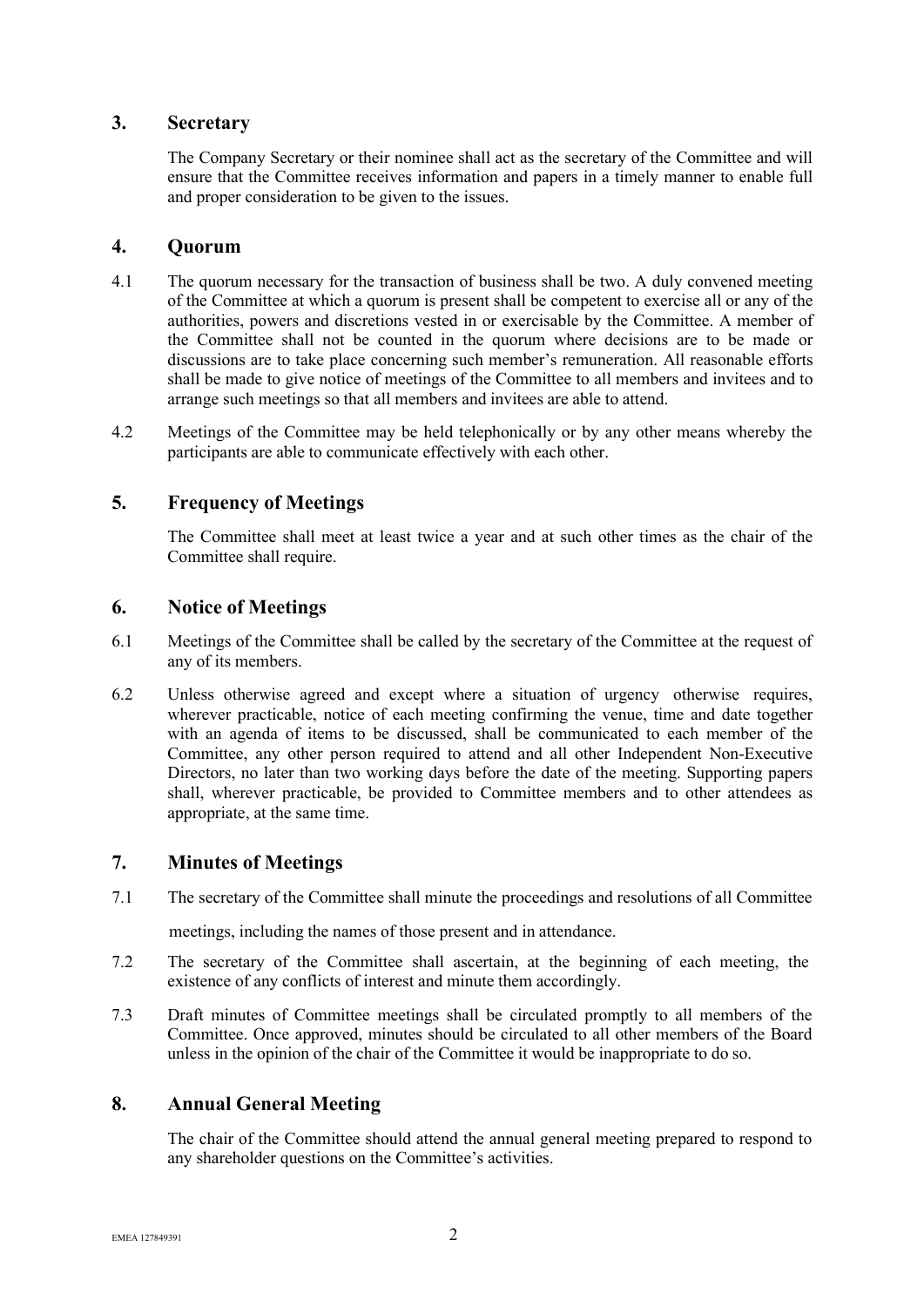## **9. Duties**

- 9.1 The Committee should carry out the duties below for the Group as a whole, as appropriate.
- 9.2 The Committee shall:
	- (a) have responsibility for setting (and reviewing the ongoing appropriateness and relevance of) the remuneration policy for all executive directors of the Company ("**Executive Directors**"), the members of the executive management team and the chair of the Board, including pension rights and any compensation payments. The Board itself or, where required by the articles of association<sup>1</sup>, the shareholders should determine the remuneration of the Independent Non-Executive Directors;
	- (b) in determining the remuneration policy in accordance with paragraph (a) above, take into account all factors which it deems necessary including relevant legal and regulatory requirements, the provisions and recommendations of the UK Corporate Governance Code (the "**UK Governance Code**") and associated guidance. The objective of such policy shall be to attract, retain and motivate executive management of the quality required to run the Company successfully without paying more than is necessary, having regard to views of shareholders and other stakeholders. The remuneration policy should have regard to the risk appetite of the Company and alignment to the Company's strategic long-term goals. A significant proportion of remuneration should be structured so as to link rewards to corporate and individual performance and be designed to promote the long-term success of the company;
	- (c) determine the policy in relation to compensation agreed to be paid to any Executive Director or members of the executive management team in connection with the early termination of their employment and, where appropriate, office as director;
	- (d) when setting remuneration policy for directors, review and have regard to pay and employment conditions across the Company or Group, especially when determining annual salary increases;
	- (e) within the terms of the remuneration policy recommend the total individual remuneration package of the chair of the Board and the Chief Executive Officer, including bonuses, incentive payments and share options or other share awards;
	- (f) within the terms of the remuneration policy and in consultation with the chair of the Board, consider and, if deemed appropriate, recommend the Chief Executive Officer's proposal for the total individual remuneration package of each Executive Director (other than himself) and each member of the executive management team, including bonuses, incentive payments and share options or other share awards;
	- (g) in determining or considering (as applicable) the packages and arrangements in (e) and (f) above, give due regard to any relevant legal requirements, the provisions and recommendations in the UK Governance Code, the UK Listing Authority's Listing Rules and Financial Conduct Authority's ("**FCA**") Remuneration Code and associated guidance;
	- (h) obtain reliable, up-to-date information about remuneration in other companies of comparable scale and complexity. To help it fulfil its obligations the Committee shall have full authority to appoint remuneration consultants and to commission or purchase any reports, surveys or information which it deems necessary, within any budgetary restraints imposed by the Board;

<sup>1</sup> Shareholder approval will be required under the Articles where the Directors' fees for their services exceed in the aggregate an annual sum (excluding amounts payable under any other provision of the Articles) of \$2 million.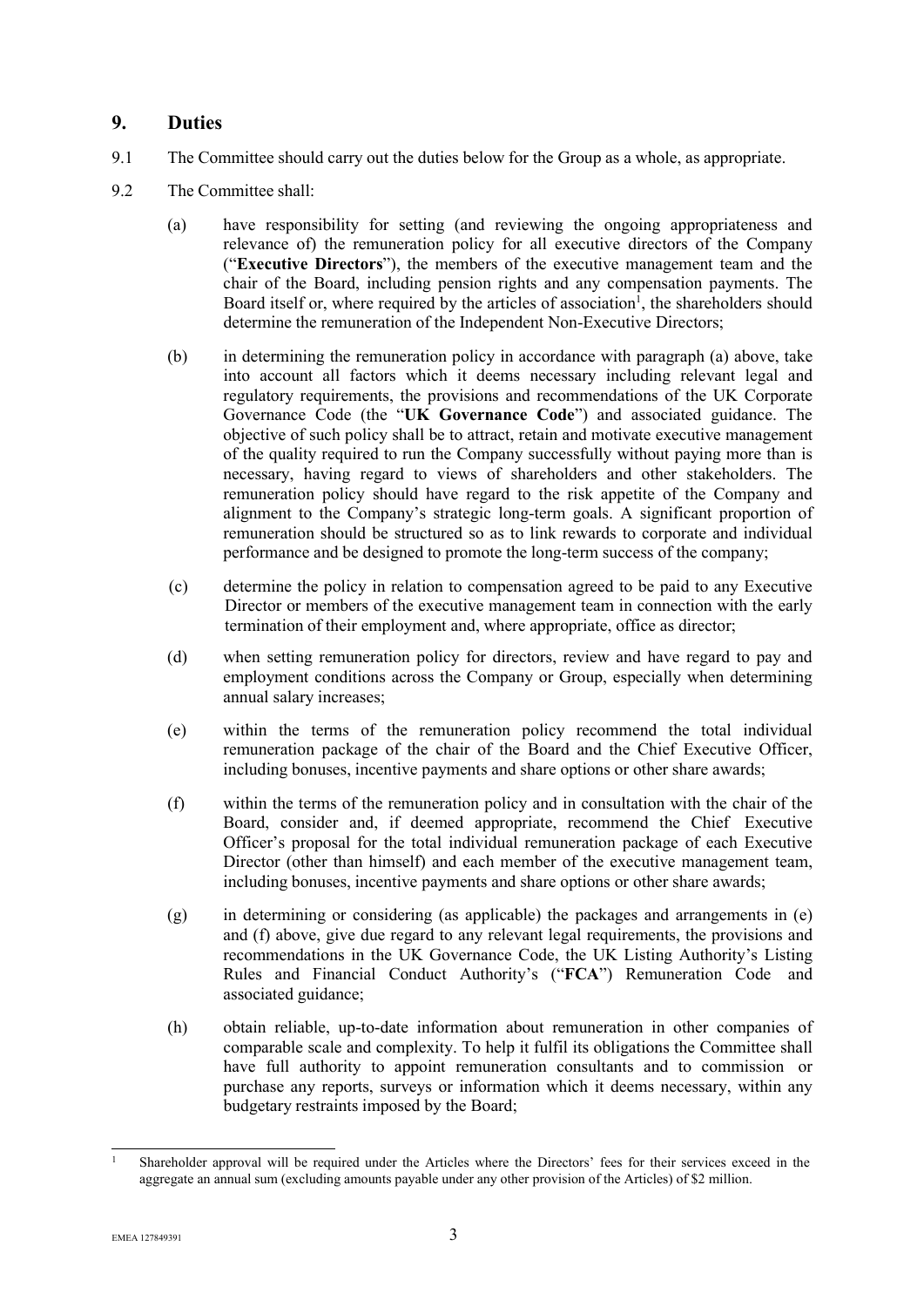- (i) be exclusively responsible for establishing the selection criteria, selecting, appointing and setting the terms of reference for any remuneration consultants who advise the Committee;
- (j) recommend the design of, and determine targets for, any performance related pay schemes operated by the Company and approve the total annual payments made under such schemes taking into account the Board's overall assessment of the Group's annual performance;
- (k) review the design of all share incentive plans for approval by the Board and shareholders. For any such plans, determine each year whether awards will be made, and if so, the overall amount of such awards, the individual awards to Executive Directors and members of the executive management team and the performance targets to be used;
- (l) ensure that contractual terms on termination, and any payments made, are fair to the individual and the Company;
- (m) oversee any major changes in employee benefits structures throughout the Company or the Group;
- (n) agree the policy for authorising claims for expenses from the directors; and
- (o) work and liaise as necessary with all other board committees.

## **10. Reporting Responsibilities**

- 10.1 The chair of the Committee shall report formally to the Board on its proceedings after each meeting on all matters within its duties and responsibilities.
- 10.2 The Committee shall make whatever recommendations to the Board it deems appropriate on any area within its remit where action or improvement is needed.
- 10.3 The Committee shall ensure that provisions regarding disclosure of information, including pensions, as set out in the Large and Medium-sized Companies and Groups (Accounts and Reports) Regulations 2008 and the UK Governance Code, are fulfilled and produce a report of the Company's remuneration policy and practices to be included in the Company's annual report and ensure each year that it is put to shareholders for approval at the annual general meeting. If the Committee has appointed remuneration consultants, the annual report of the Company's remuneration policy should identify such consultants and state whether they have any other connection with the Company.
- 10.4 Through the chair of the Board, ensure that the company maintains contact as required with its principal shareholders about remuneration.

# **11. Other Matters**

- 11.1 The Committee shall, at least once a year, review its own performance, constitution and terms of reference to ensure it is operating at maximum effectiveness and recommend any changes it considers necessary to the Board for approval. The chair of the Committee shall report annually to the Board on the substance of the Company's remuneration policy.
- 11.2 The Committee shall:
	- (a) have access to sufficient resources in order to carry out its duties, including access to the Company Secretary for assistance as required;